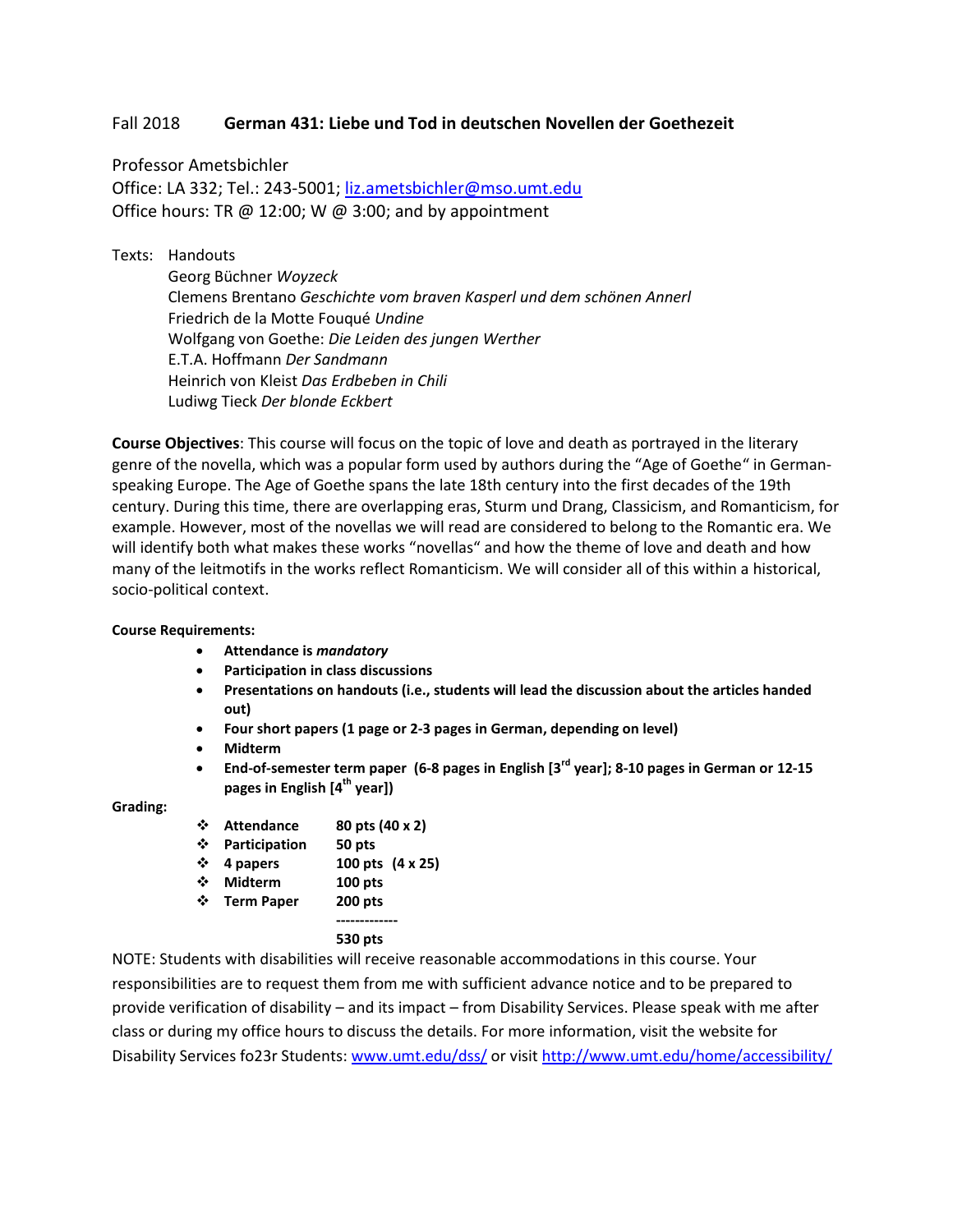Herbst 2018 Professor Ametsbichler Vorläufiger Zeitplan LA 138 um 2 Uhr

# German 431: Liebe und Tod in deutschen Novellen der Goethezeit

| 27. August                                                         | Einführung                                                    |  |
|--------------------------------------------------------------------|---------------------------------------------------------------|--|
| 29. August                                                         | Einführung; Handouts zur Novelle und zum historischen Kontext |  |
| 31. August                                                         | Wolfgang von Goethe Die Leiden des jungen Werther             |  |
| 2. September (Sonntag): German Fest – Caras Park 14 Uhr bis 18 Uhr |                                                               |  |
| 3. September                                                       | <b>Feiertag: Labor Day (kein Unterricht)</b>                  |  |
| 5. September                                                       | Werther                                                       |  |
| 7. September                                                       | Werther                                                       |  |
| 10. September                                                      | Werther                                                       |  |
| 12. September                                                      | Werther                                                       |  |
| 14. September                                                      | Werther                                                       |  |
| 17. September                                                      | Werther                                                       |  |
| 19. September                                                      | Ludwig Tieck Der blonde Eckbert                               |  |
| 21. September                                                      | Eckbert                                                       |  |
| 24. September                                                      | Eckbert                                                       |  |
| 26. September                                                      | Heinrich von Kleist Das Erdbeben in Chili                     |  |
|                                                                    | 1. schriftliche Arbeit fällig (Werther)                       |  |
| 28. September                                                      | Erdbeben                                                      |  |
| 1. Oktober                                                         | Erdbeben                                                      |  |
| 3. Oktober                                                         | F. De la Motte Fouqué Undine                                  |  |
| 5. Oktober                                                         | Undine                                                        |  |
| 8. Oktober                                                         | <b>Undine</b>                                                 |  |
|                                                                    | Zweite schriftliche Arbeit (Eckbert oder Erdbeben)            |  |
| 10. Oktober                                                        | <b>Undine</b>                                                 |  |
| 12. Oktober                                                        | <b>Undine</b>                                                 |  |
| 15. Oktober                                                        | Undine                                                        |  |
| 17. Oktober                                                        | Undine                                                        |  |
| 19. Oktober                                                        | <b>Undine</b>                                                 |  |
| 22. Oktober                                                        | <b>MIDTERM</b>                                                |  |